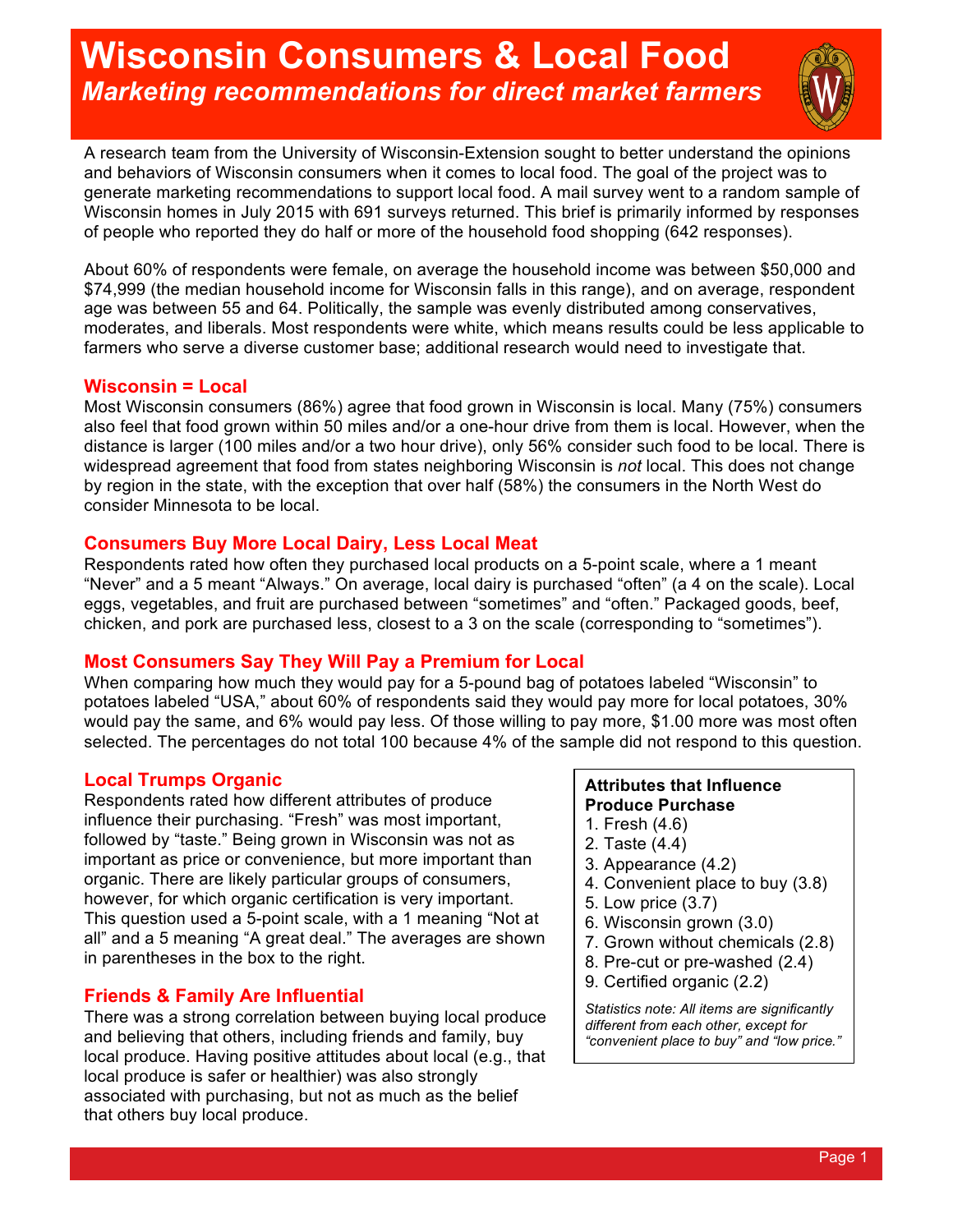## **Local is Fresh & Tasty**

Consumers agree that local produce, compared to non-local, is fresher, tastier and helps local farmers more. That is good news, considering the most important attributes for produce in general were that it is fresh and tasty. Messages related to these points may resonate with most consumers. These attitudes were rated on a 5-point scale. For other characteristics of local produce, consumers rated it to have certain qualities only "somewhat" more than non-local products (a value of 3 on the scale). These qualities were: healthier, safer, containing fewer chemicals, and reducing pollution.

#### **Local Produce vs. Non Local is…**

- 1. More helpful to local famers (3.9)
- 2. Fresher (3.8)
- 3. Tastier (3.5)
- 4. Creates more local jobs (3.3)
- 5. Healthier (3.0)
- 6. Leads to fairer food production (3.0)
- 7. Grown with fewer chemicals (3.0)
- 8. Safer to eat (3.0)
- 9. Reduces pollution more (3.0)
- 10. Grown with conservation practices (2.8)

*Statistics note: Items not significantly different from each other include 1 and 2, 5 to 9, and 8 to 10.*

#### **Challenges to Buying Local**

Respondents were asked about challenges to buying local produce, including price, being able to identify it at the store, and it being more time consuming to buy (due to extra shopping trips or time to read labels more carefully). About 40% felt challenged by identifying local produce, noting they could do this "not at all" or "very little." Local produce being more expensive and more time consuming to find were rated on average as about a 3 ("somewhat") on a 5-point scale.

## **Interest in Roadside Stands & CSA**

About 30% of the sample said they bought food from a roadside at least "sometimes," with 6% of them saying they do so "often" or "always." Consumers were also asked about community supported agriculture (CSA), which is when customers buy a farm "share" and receive boxes of food during the harvest season. Only 6% of said that they or someone in their house has a CSA, but nearly 50% were familiar with how CSA works and about 30% were interested in learning more.

| Awareness and Interest in CSA (%)                                        |     |     |        |
|--------------------------------------------------------------------------|-----|-----|--------|
|                                                                          | Yes | No. | Unsure |
| Understand how CSA works                                                 | 47  | 23  | 27     |
| Interested in CSA                                                        | 27  | 43  | 27     |
| Know where to find info                                                  | 36  | 36  | 25     |
| Pickup is convenient                                                     | 17  | 18  | 62     |
| See a financial benefit                                                  | 15  | 24  | 57     |
| Would only buy if organic                                                | 17  | 42  | 37     |
| Have share now                                                           | 6   | 72  | 19     |
| Had share in past                                                        | 12  | 66  | 18     |
| Percentages do not total 100 because not everyone answered the question. |     |     |        |

#### **Comparing Consumer Groups**

**1. No matter how consumers buy local food, demographics are similar:** Of consumers who buy local food, three groups were compared: consumers who shop at farmers' markets but do not have a CSA, consumers with a CSA, and consumers who primarily buy local food at the store (this group does not have a CSA and infrequently shops at farmers' markets). Demographics between the three groups were consistent, including age, gender, weekly food budget, income and education, political ideology, and household size. There were also not differences in beliefs about how time consuming local produce is to find, or beliefs that local produce is more or less expensive.

Farmers' market and CSA customers are more similar to each other, however, than customers who buy local primarily in stores. Farmers' market and CSA customers buy more local produce, are more likely to go to a restaurant that features local food, see more benefits to local produce, and are more aware of local food issues. They also talk more about local food, find local food easier to identify at the store, cook more fresh food, enjoy trying new food more, and rate organic certification as more important than the store group.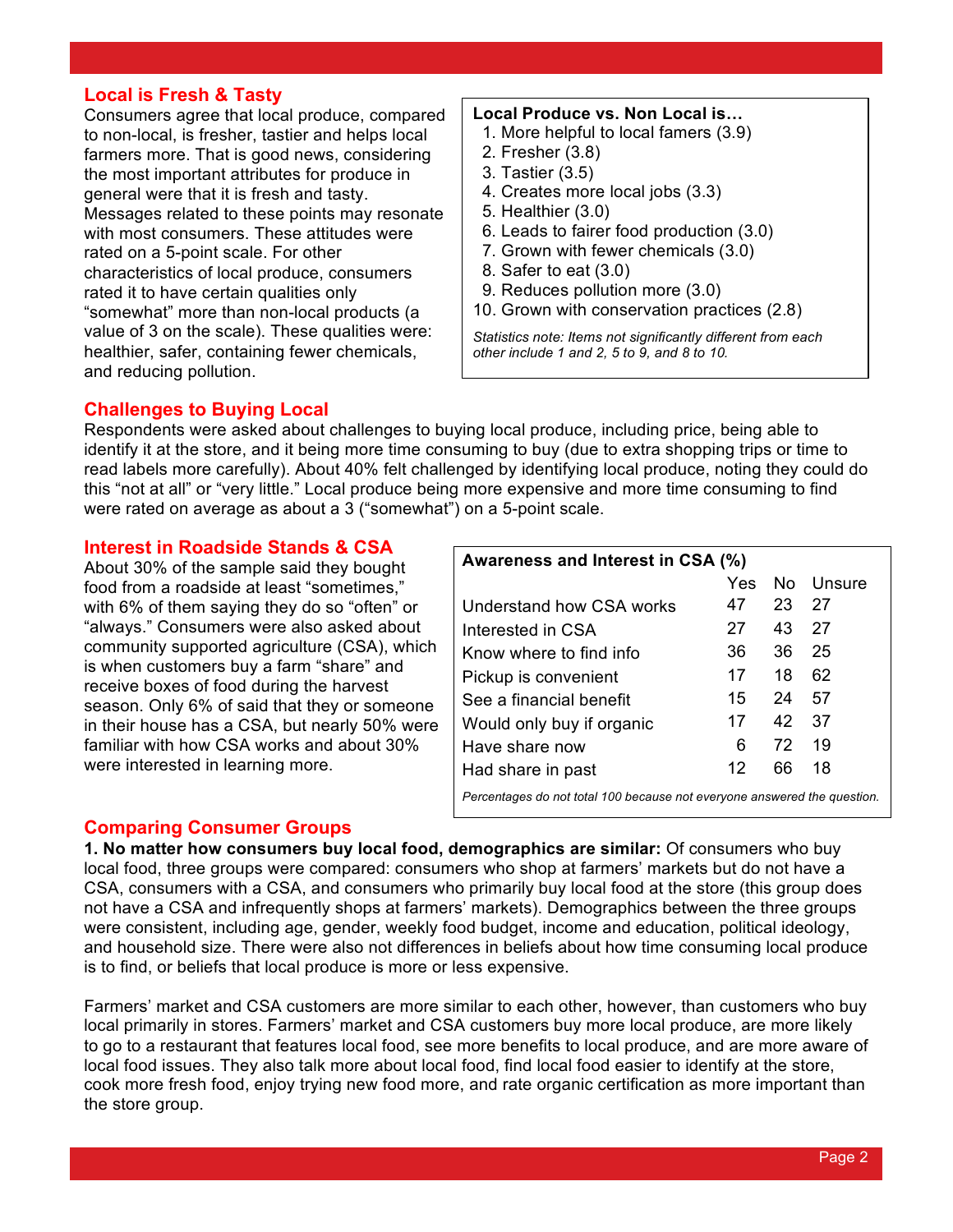The customers who buy local primarily from stores also have differences from the farmers' market group: the store group enjoys cooking less, tries new recipes less often, and believes others buy less local produce. Lastly, CSA customers had some unique characteristics: They pay more attention to information about food in social media and the news than the other groups, they report being willing to pay a higher premium for local than the store group, and they rate produce being grown without chemicals as a more important characteristic than the store group.

**2. Local food beliefs and challenges vary by Wisconsin region:** Respondents were divided into regions based on where they live. The average responses for each region were compared to state averages without that region.

- *Central*: These consumers have a reduced weekly food budget compared to the rest of state. Consumers here also report getting less information about food from the news, and that certified organic is an attribute less important to them.
- *East Central*: These consumers noted finding local produce is more time consuming than the rest of the state and that low price is a more important attribute. They also said local promotes conservation more than others in the state.
- *North East and North West*: In both regions, consumers rate the benefit of local food in terms of helping local farmers at a lower level than the rest of the state.



 Wisconsin Dept. of Tourism map, available from http://www.travelwisconsin.com/maps

- *South Central*: Local food is reported to be more expensive here. These consumers cook fresh food more often, like to try new food more than the rest of the state, understand and buy CSA more, and buy slightly more local produce. Organic is also rated as more important here than in other parts of the state.
- *South East*: This region buys as much local produce as the rest of the state, but a little less when it comes to non-produce local products. Wisconsin grown is rated as less important here, and there is less awareness about local food and less understanding of CSA. On the other hand, consumers here rate local produce as less expensive than other parts of the state do, and they report a higher weekly food budget.
- *South West*: In this region, consumers say taste is a more important attribute for produce than consumers in the rest of the state do.

**3. Conservatives, Moderates, and Liberals all buy local:** The sample was divided based on responses to two questions about social and economic ideology. These items were on a 5-point scale where a 1 meant "Very conservative," a 3 meant "Moderate," and a 5 meant "Very liberal." Consumers who rated themselves at the midpoint on average were counted as moderates (31%), those below a 3 were counted as conservatives (40%), and those above a 3 were counted as liberals (27%). Percentages do not total 100 because not everyone answered this question. Their responses revealed that one group is not more likely to buy local produce or non-produce local products than the other. No group is more likely to patronize a farmers' market, roadside stand, or buy a CSA. However, the liberal group reports they will pay more of a premium than moderates or conservatives for local produce. The liberal group also sees more benefits of local produce, compared to non-local produce. In particular, liberals rated local produce benefits (when compared to non-local produce) as higher in terms of pollution reduction, leading to fairer food production, and making people healthier. This means that messages related to helping local farmers, freshness, and taste may be the most universal.

**4. Households with children are interested in local, but buy less:** Respondents with children in their home report more supportive attitudes when it comes to local food on some points (e.g., that local produce reduces pollution and helps farmers more) than respondents without children in their home. There were not differences in attitudes about local produce being healthier, however. Respondents with children also indicated they were willing to pay a higher premium for local than the other group.